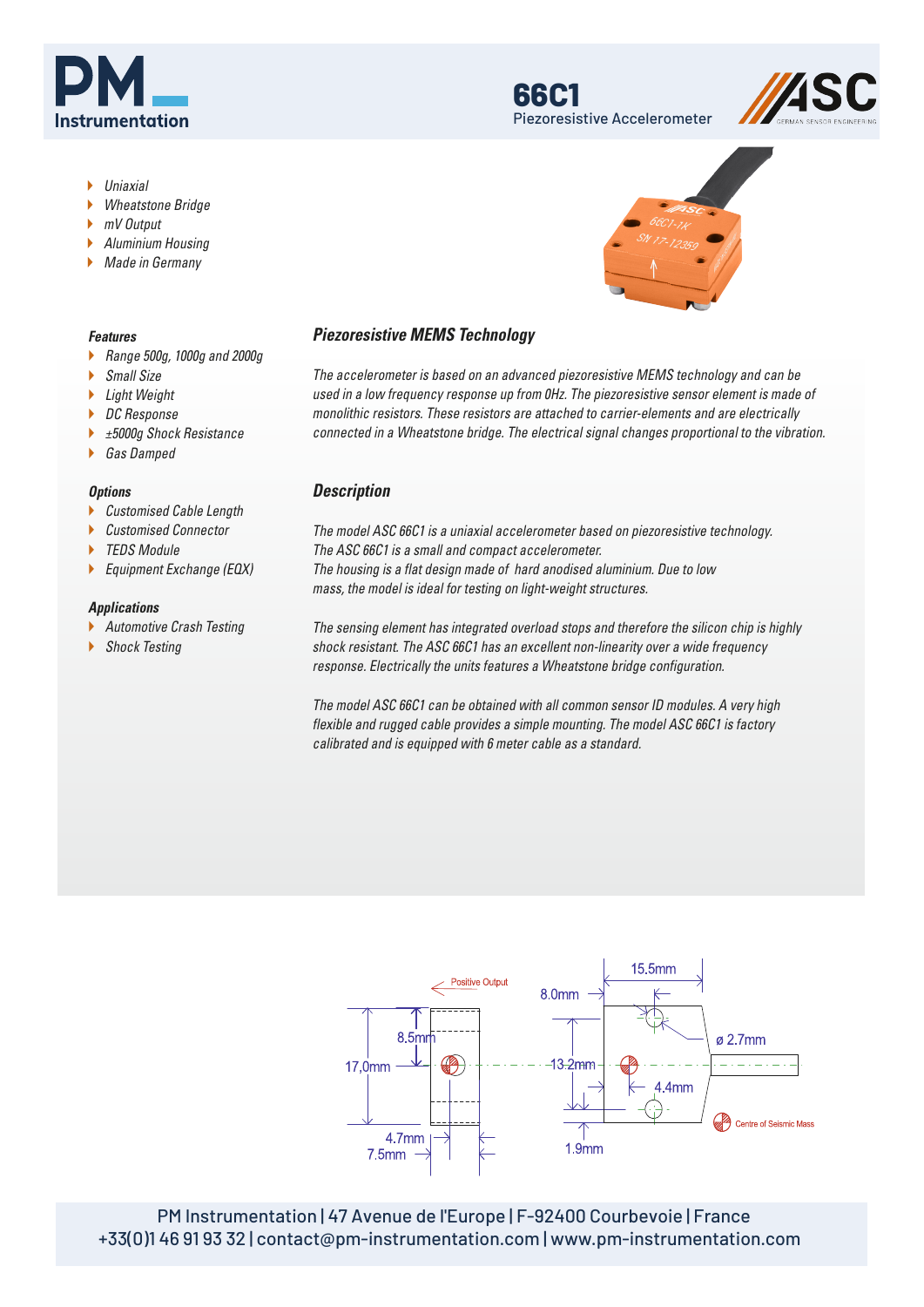

### **MODEL NUMBER ASC 66C1**

Type: MEMS Piezoresistive Accelerometer

| <b>DYNAMIC</b>                |      |      |                 |      |
|-------------------------------|------|------|-----------------|------|
|                               |      |      | Range $(\pm g)$ |      |
|                               |      | 500  | 1000            | 2000 |
| Model                         |      | 66C1 | 66C1            | 66C1 |
| Sensitivity <sup>1</sup>      | mV/g | 0.4  | 0.15            | 0.13 |
| Frequency response: $\pm 5\%$ | Hz   |      | 2500            |      |
| Resonance frequency           | kHz  | 15   | 15              | 26   |
| Amplitude non-linearity       | %FS0 |      | ±1              |      |
| Damping ratio                 |      |      | 0.7             |      |
| Transverse sensitivity        | $\%$ |      | $\langle$ 3     |      |
| Shock limit                   | ±9   |      | 5000            |      |
| Recovery time                 | S    |      | 0.5             |      |

# **ELECTRICAL**

| <b>Excitation voltage</b> | V DC | 3 to 10 | 3 to 10       | 3 to 10 |
|---------------------------|------|---------|---------------|---------|
| Zero acceleration output  | mV   |         | ±25           |         |
| Insulation resistance     | МΩ   |         | >100          |         |
| <b>Isolation</b>          |      |         | Case isolated |         |

### **ENVIRONMENTAL**

| Temperature coefficient of bias | $q$ /°C  | ±0.25 | ±0.5            | $\pm 1$ |
|---------------------------------|----------|-------|-----------------|---------|
| (Thermal zero shift)            |          |       |                 |         |
| Temperature coefficient of      | $\%$ /°C |       | $-0.2$          |         |
| sensitivity                     |          |       |                 |         |
| (Thermal sensitivity shirt)     |          |       |                 |         |
| Operating temperature range     | °C       |       | $-20$ to $+80$  |         |
| Storage temperature range       | °C       |       | $-25$ to $+100$ |         |
| Humidity / Sealing              |          |       | Epoxy sealed    |         |

## **PHYSICAL**

| Sensing element        |      | <b>Piezoresistive MEMS</b>                               |
|------------------------|------|----------------------------------------------------------|
| Case material          |      | Anodized Aluminium                                       |
| Mounting               |      | 3 mm screws / Adhesive                                   |
| Weight (without cable) | gram | ASC 66C1: 3 qram                                         |
| Cable                  |      | 12 gram/meter; AWG 30, Polyurethane (PUR); Diameter: 3mm |

PM Instrumentation | 47 Avenue de l'Europe | F-92400 Courbevoie | France +33(0)1 46 91 93 32 | contact@pm-instrumentation.com | www.pm-instrumentation.com